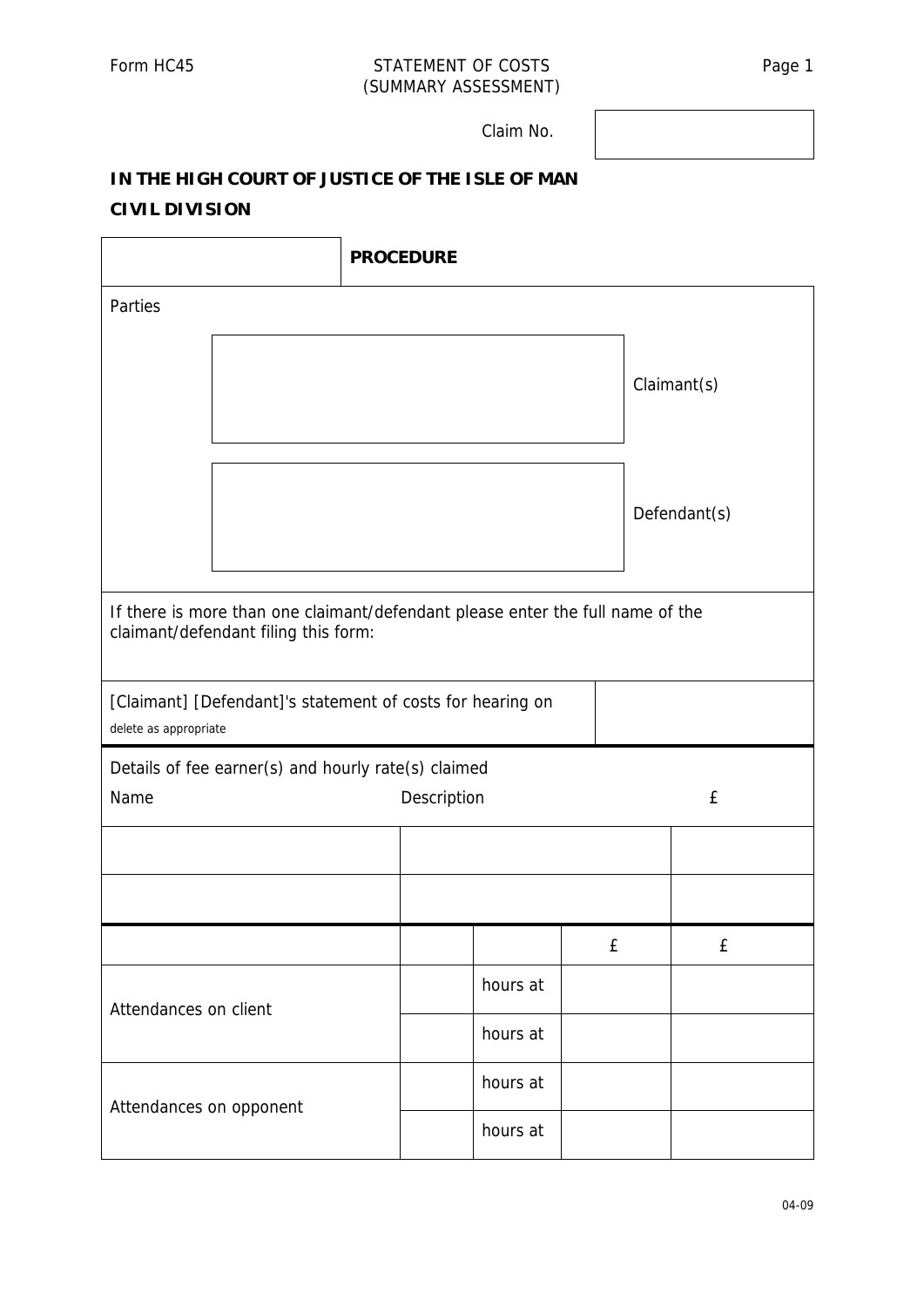## Form HC45 STATEMENT OF COSTS Page 2 (SUMMARY ASSESSMENT)

| Attendances on others                                |  | hours at |  |  |
|------------------------------------------------------|--|----------|--|--|
|                                                      |  | hours at |  |  |
| Site inspections etc.                                |  | hours at |  |  |
|                                                      |  | hours at |  |  |
| Work done on negotiations                            |  | hours at |  |  |
|                                                      |  | hours at |  |  |
| Other work not covered above                         |  | hours at |  |  |
|                                                      |  | hours at |  |  |
| Work done on documents                               |  | hours at |  |  |
|                                                      |  | hours at |  |  |
| Interlocutory applications<br>(specify individually) |  |          |  |  |
|                                                      |  | hours at |  |  |
|                                                      |  | hours at |  |  |
|                                                      |  | hours at |  |  |
| Preparation for hearing                              |  | hours at |  |  |
|                                                      |  | hours at |  |  |
| Attendance at hearing                                |  | hours at |  |  |
|                                                      |  | hours at |  |  |
| Travel and waiting time                              |  | hours at |  |  |
|                                                      |  | hours at |  |  |
| Disbursements (see separate sheet)                   |  |          |  |  |
| Sub-total                                            |  |          |  |  |